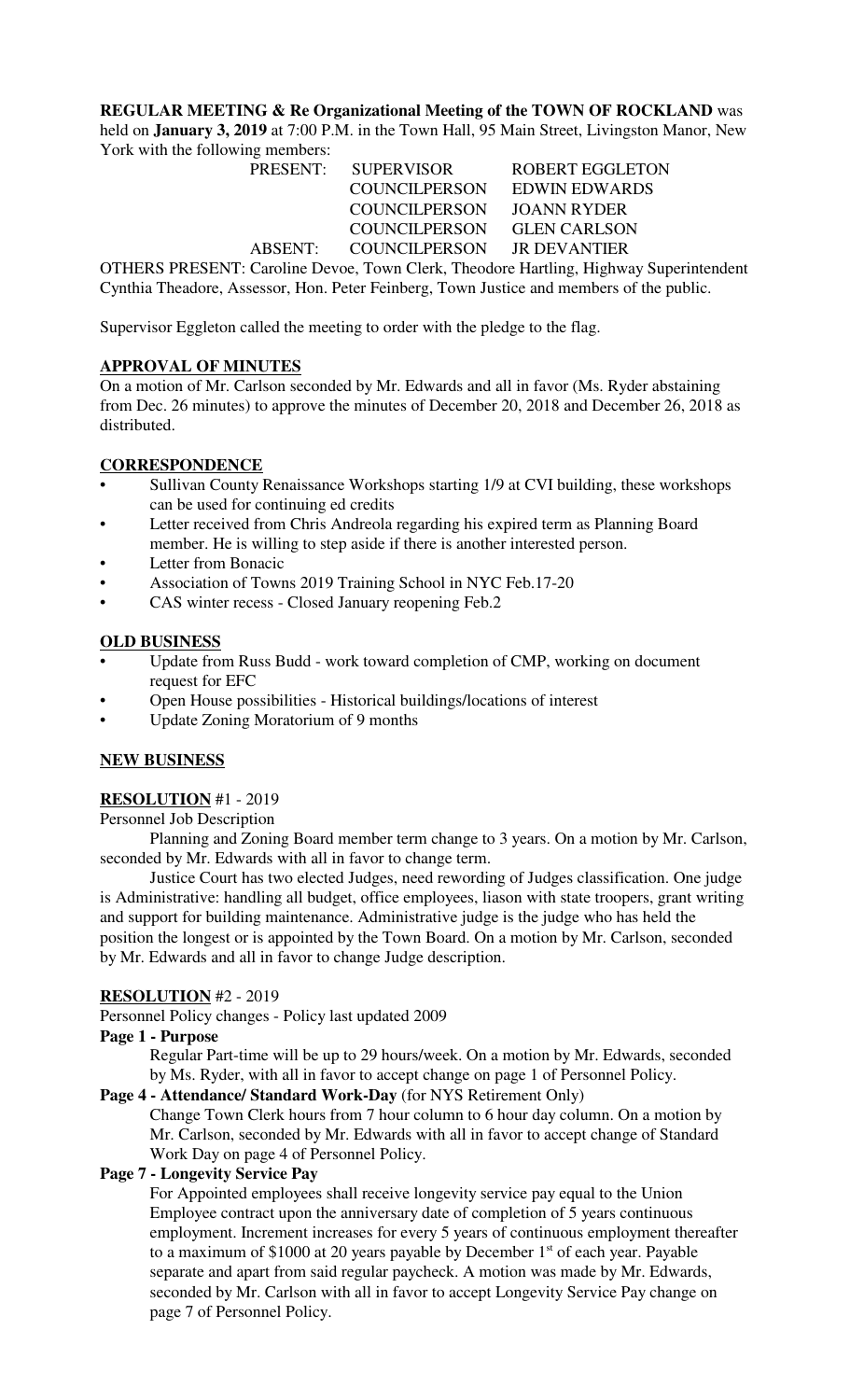## **REGULAR MEETING OF TOWN OF ROCKLAND January 3, 2019 cont' Pg***.2*

### **RESOLUTION** # 3 - 2019

Re-organizational Schedule - Change Confidential Clerk, Eliminate Utility Clerk

A motion was made by Mr. Carlson, seconded by Mr. Edwards, Ms. Ryder not in favor, to accept Re-organizational Schedule for 2019 with changes to Confidential Clerk to Supervisor as Alix Dench-Layton at a rate of \$14.50/hr and to eliminate Utility position title.

#### **RESOLUTION** # 4 - 2019

Peace Dove to be located at Niforatos Park, Roscoe

A motion was made by Mr. Carlson, seconded by Mr. Edwards with all in favor to place the Peace Dove in Roscoe at the Niforatos Park.

O&W Trail Maintenance agreement copy large project

#### **RESOLUTION** # 5 - 2019

Budget Modifications

WHEREAS the 2018 Budget requires modification now therefore be it RESOLVED that the General Fund be authorized:

| FROM: | 4010.1 | \$1,000.00                | TO: | 4010.4 | \$1,000.00 |
|-------|--------|---------------------------|-----|--------|------------|
|       | 9060.8 | 24,885.00                 |     | 1110.4 | 3,000.00   |
|       |        |                           |     | 1220.2 | 420.00     |
|       |        |                           |     | 1410.2 | 765.00     |
|       |        |                           |     | 1420.4 | 200.00     |
|       |        |                           |     | 1620.4 | 5,000.00   |
|       |        |                           |     | 8010.4 | 15,000.00  |
|       |        |                           |     | 9030.8 | 500.00     |
|       |        | Fund Balance \$100,000.00 |     | 9760.6 | 100,000.00 |
|       |        |                           |     |        |            |

WHEREAS the 2018 Budget requires modification now therefore be it RESOLVED that the Roscoe Rockland Water District Fund be authorized:

| FROM: | 8340.20 | \$2,000.00 | TO: | 8310.1 | \$1,000.00 |
|-------|---------|------------|-----|--------|------------|
|       |         |            |     | 8320.1 | 1,000.00   |

WHEREAS the 2018 Budget requires modification now therefore be it RESOLVED that the Roscoe Sewer District Fund be authorized: FROM: 8130.2 \$2,000.00 TO: 8110.1 \$1,000.00 8120.1 1,000.00

WHEREAS the 2018 Budget requires modification now therefore be it RESOLVED that the Livingston Manor Water District Fund be authorized:

| FROM: | 8330.4 | \$3,500.00 | TO: | 8310.1 | \$1,000.00 |
|-------|--------|------------|-----|--------|------------|
|       |        |            |     | 8310.4 | 1,500.00   |
|       |        |            |     | 8320.1 | 1,000.00   |

|       |        |                                                                                        |            | WHEREAS the 2018 Budget requires modification now therefore be it RESOLVED that the |
|-------|--------|----------------------------------------------------------------------------------------|------------|-------------------------------------------------------------------------------------|
|       |        | Livingston Manor Sewer District Fund be authorized:                                    |            |                                                                                     |
| FROM: | 8130.2 | \$2,000.00                                                                             | TO: 8110.1 | \$1,000.00                                                                          |
|       |        |                                                                                        | 8120.1     | 1.000.00                                                                            |
|       |        | The motion to accent these Budget Modification Resolutions was made by Mr. Carlson and |            |                                                                                     |

The motion to accept these Budget Modification Resolutions was made by Mr. Carlson and seconded by Mr. Edwards and unanimously carried.

• Town Clerks Monthly Report & Yearly Report

## **DEPARTMENT HEADS**

**Ted Hartling** Highway Superintendent - Update on new truck deliveries **Cynthia Theadore** Assessor - Market is doing well in regards to property sales, solid waste rate on bills lowered.